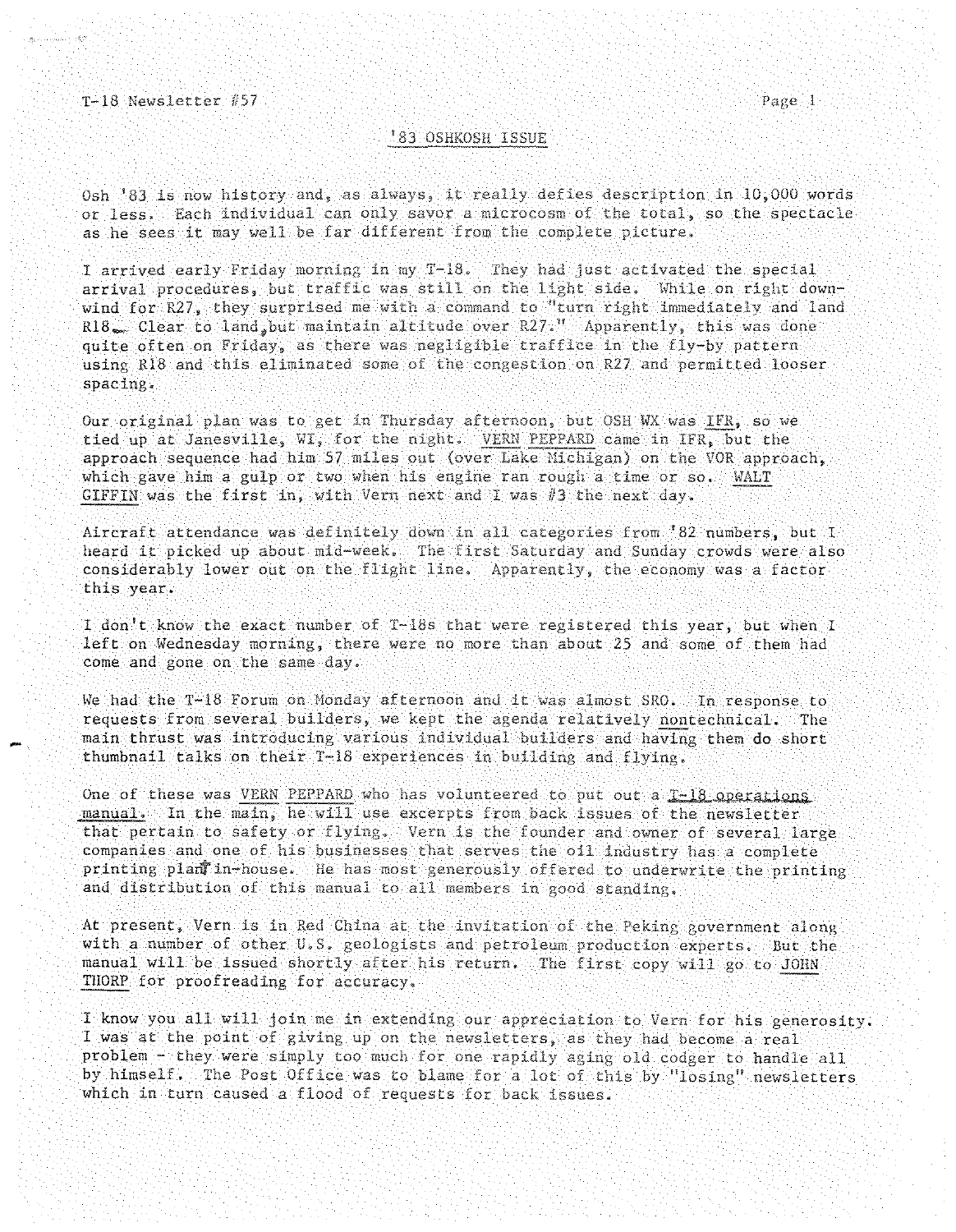We are now sending all newsletters first class mall, which should end most of the nondelivery problem. We have had to increase the newsletter donation fee to \$10.00 to cover our costs for the rest of 1983 and through 1984. If you aren't up to the \$10.00 level, it would be appreciated if you would feed the kitty. Back issue postage and envelop costs (for a full set) are over \$3.00, so you can see it does not take long to add up.

Also at the Forum, we asked for a vote on a name change to the "T-18 BUILDERS AND OWNERS SOCIETY" and it was unanimous in favor. So, in December 1983, we will make the name change on the bank account and letterheads. Eventually, most T-18 owners will not be the original builders, so it will be essential to keep owners up to **date on service dictated mods, inspection procedures, operating techniques, acci**dent analyses, etc.

RIK KELLER (San Diego) was one of the proud T-18ers with his bird out on the flight line and he fascinated the forum audience with his account of how four too-long bolts in the axle put him over on his back at a wilderness airstrip in Utah and how he managed to wriggle out between the canopy and turtledeck. Some of the subsequent events were almost hilarious, in spite of the obvious miseries and dejection of a T-18 owner having to disassemble his slightly bent bird and truck it home for repairs!

BOB DIAL gave an excellent discourse on the dangers of T-18 builders or owners exceeding the operating limitations On the aircraft. (More on that later in this newsletter.)

PETE HECK (Washington, D.C.) also reported on a news wood prop being made up to specs of an Australian designer, who has achieved some significant performance gains with his prop designs.

We originally had JOHN WALTON (Houston) on tap for the forum to tell all about the building of the new folding wing with integral fuel in the ouboard sections. But John got stuck with weather in Boston and didn't get in until Tuesday evening and, even then, had to leave the bird in Green Bay. John was the T-13 rep at the Dayton Air Fair this year. LEE SKILLMAN was the T-18 rep last year, with HANK STEIGINGA (Lancaster, CA) the year before that. Lee told of the fabulous treatment accorded to those attending as designated representatives by the designers of the most popular aircraft.

John also made a side trip to Boston to see his mother after the Dayton Air Fair. He really got to evaluate the worth of all that extra fuel being available and he found out he had more available than was practical to use in most situations. Whereas his previous fuel stops were 2 to  $2<sup>1</sup>2$  hours apart, he now can add 1 to  $1<sup>1</sup>2$ hours to that and still not use full wing tank capacity.

Before he made a trip to the West Coast a few months back, he installed TEMPERFOAM seat cushions and he sings the praises of it now.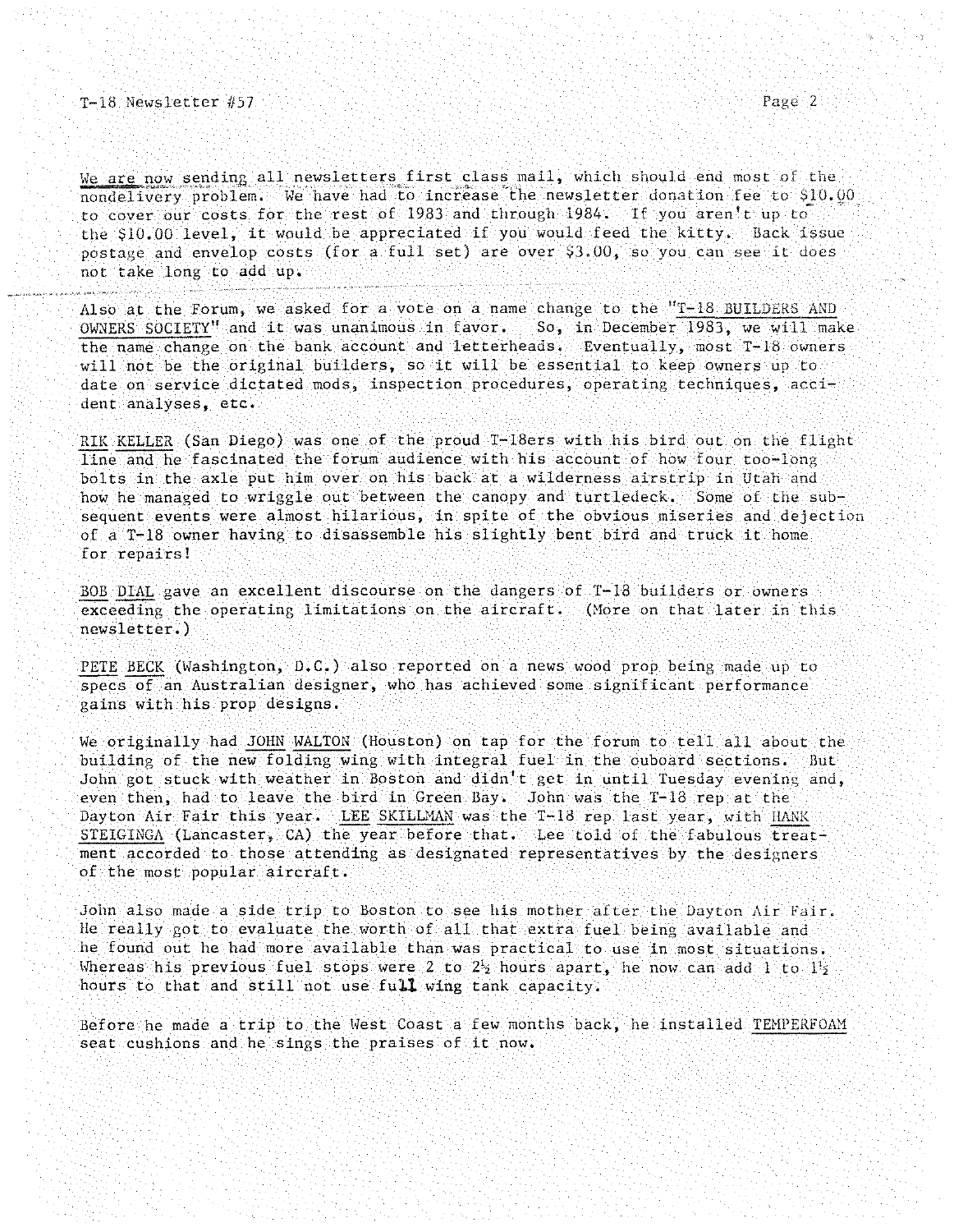I heartily concur. JOHN HARAST, a local builder, flew up with me in my bird. My seat cushions are 2" thick polyfoam on 5" wide aluminum strips riveted together on about 3" spacing. When I spend a day of 6 to 8 hours of flying, my right hip aches for a day afterward and 2% hours in the seat is all I can take. We weren't out 15 minutes when John started squirming. He is about  $6'2''$  and  $190$  lbs. and not as well padded as I am. By the time we tied up for the night at Janesville, his one aim in life was to buy some extra cushions at OSH for the return trip home.

HARLO MCKINTY happened to have some remnant demonstrator TEMPERFOAM cushions at so we bought a couple, even though they were a bit too What a difference! No longer did the tunnel and seat frames gouge us and we arrived home after some 6 hours of flying with happy fannies. I'm sold on it, as is John,.

After my last trip to California, I often said, "I don't know how DON TAYLOR can sit there that  $long$ . I still don't. Of course, Don was to be the star attraction for the T-18 forum and the T-18 dinner, too. But, on Monday, he was still in Resolute, Canada (which is about 65° N near Frobisher Bay and near the Arctic Circle) and had been snowed in for 2 days. By our Tuesday night dinner time, we had word that he had made it to the North Pole and was back on the ground at his first refueling stop. He finally got back to OSH on Saturday, wearing a Santa Claus suit.

To say, "Congratulations, Don, for still another fabulous flight" doesn't begin to say it. Besides the careful planning, the meticulous preparation, it is also a tribute to his determination and courage to press on and accomplish his goals. All of us have only the greatest admiration for Don and his amazing and truly fabulous flights. Not only twice around the world, an Australian round trip, and to the North Pole and back, but also several other intercity records in the U.S.

In case you wonder how he navigated to the North Pole so accurately, he used a borrowed OMEGA set, which roughly operates somewhat like Loran, but is even more  $\texttt{accurate:}~~$  You $^111$  read Don's first-hand  $\texttt{account}$  in the magazines soon, so I won't go into further detail. Perhaps we can get Don's story in the newsletter soon, too.

You may also know his T-18 went into the new museum at OSH, where it will take its rightful place in aviation history. Will Don be satisfied now to rest on his laurels? Maybe. However, he and his son, who is an aero engineer, are building still another T-18 . . . . . . .

As usual, our annual T-18 dinner was a whopping success. LEE SKILLMAN again did a superb job as the MC. And, again, we thank JOHN WALTON for making the arrangements. ED BURKE (PIT) presented a giant tail hook replica (a garden fork with a 4 handle properly striped) to LOIS TAYLOR, who was standing in for husband, Don. GARY GREEN's (San Antonio) slick yellow T-18 got the most votes for the best T-18 there and awards were given to each T-18 owner making it to OSH for the first time.

We are printing a few pictures of our dinner meeting in this issue. However, if any of you would like prints of all 23 pictures in the pack, mail a check for .00 to JOHN HARAST, 3018 Merrell Road, Dallas, TX 75229 and he'll send you a set. (if you only want a print of the table where you sat, only the cost is 2.35 ea. ppd. Check the listing of those at various table numbers on pg. 6. Tables were numbered clockwise, beginning with the stand)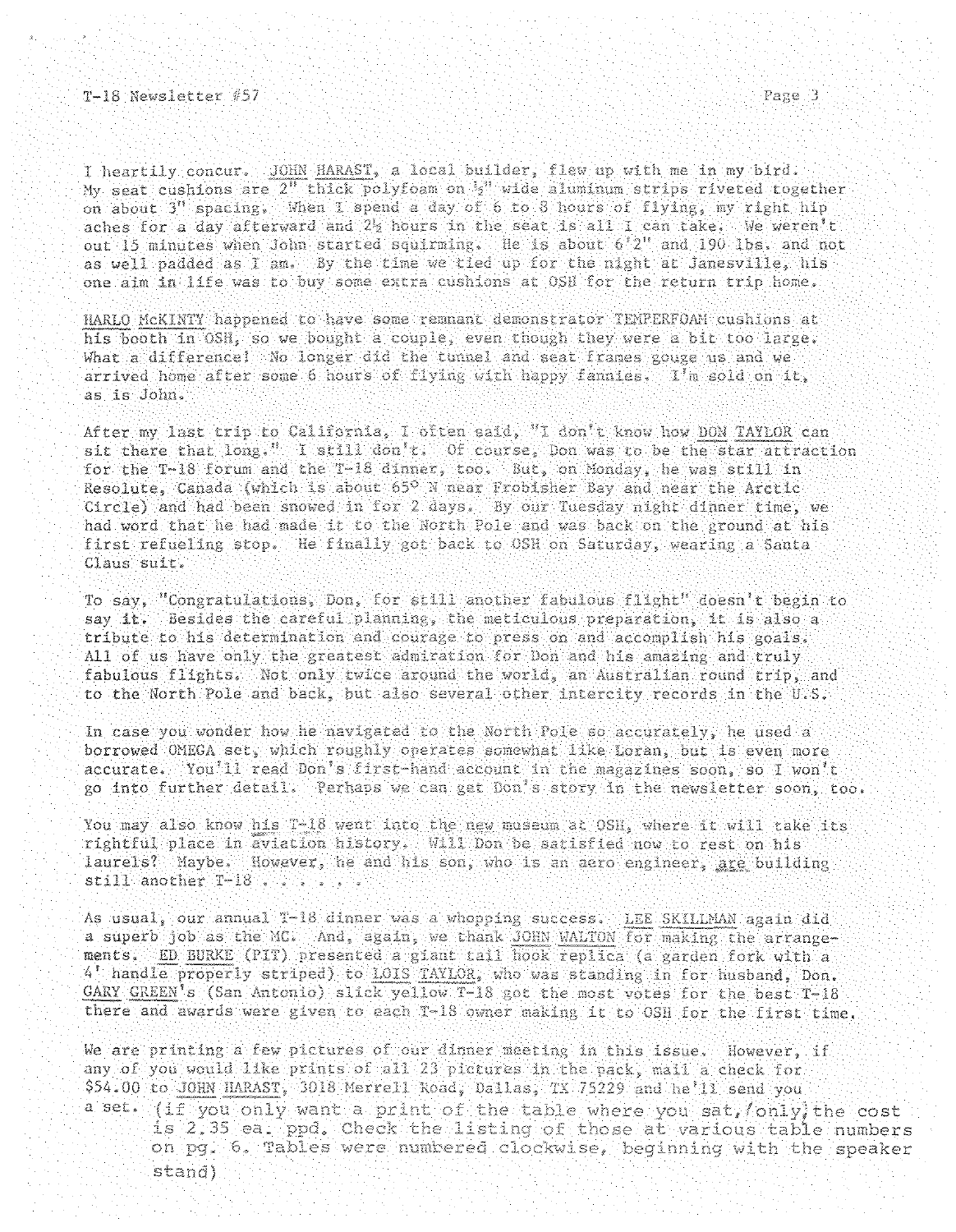One nice announcement at the dinner was RON MILLER's decision to move to the U.S. and make it his permanent home. In so doing, his T-18 project will have the unique distinction of flying nonstop from the U.S. to London and back before it's ever finished! Ron says he'll probably settle in California, where he can inhale a bit of fog now and then and cure any homesickness. Welcome to the U.S. rat race, Ron!

T-lS LIMIT SPEEDS: There apparently is still some confusion about terminology concerning the maximum safe operating speed of the  $T-18$ . The  $V_{\text{NF}}$  (NEVER EXCEED SPEED) for the  $\overline{T-18}$  is 210 mph. Do NOT confuse it with the V<sub>D</sub> of 233 mph. V<sub>D</sub> is the demonstrated dive speed and, for all practical purposes, FORGET IT! V<sub>NE</sub> means what it says - NEVER EXCEED. We've said it before, but let's say it again. The speeds are TRUE airspeed in mph, not indicated. Also remember these airspeeds are based on calibrated pitot/static systems, so if you have not verified and calibrated your airspeed system over measured ground courses, you have an unknown quantity and YOU are gambling. So now if you are thinking about installing a 210 hp turbocharged engine and getting a 230 mph cruise speed at 20,000 feet, let's be realistic. There's no such thing as a free lunch. If something like that is your goal, maybe you should consider selling your T-IS project and putting that money on something like a Brokaw Bullet.

While we're at it, let's take a long look at doing aerobatics in a  $T-18$ . The record over the years shows that aerobatics in any type of airplane is more hazardous than normal flying. Most of the accidents occurring were by trained aerobatic pilots flying airplanes specifically designed for aerobatics. So, if they buy the farm occasionally, ask yourself how the odds are for an untrained amateur in a super clean airplane that will go far past its V<sub>NE</sub> in a flick of an eye out of a busted maneuver. Even if you wear a chute, there's no way you can get a T-IS canopy open in flight.

Sure, we see "pros" doing aerobatics in a Bonanza or a Viking, etc., but are you one of those that are  $qualified$  It's a lot smarter to go out and rent a Pitts. or trade your T-18 for one,if right-side-up flying is too tame or boring for you. Right?

FOR SALE: LARRY EVERSMEYER, 4725 S.W. 207th Court, Beaverton, OR 97007 just called me to tell me he's going to a *C*/S prop on his 0-360 T-18 and, as a result, has a brand new SENSENICH W68LYSO (68"x80") prop, the flange adapter, 4" prop extension, and spinner for sale at a bargain price. His home phone is *503/642-3753.* (That's for 180 hp.)

PITOT DRAINS: Talking to T-18ers, I find that I do not have a low-point moisture drain somewhere between the pitot head and the A/S indicator. How have you solved this problem? Please send a brief report and simple sketch ASAP. We need several solutions, so please help.

TOWBAR: At OSH this year, WALT GIFFIN came up with a slick way to make a towbar to attach to the tail wheel spring and wheel. It is carried in the airplane and makes pulling the T-IS around a cinch. Newsletter #58 will feature a picture, drawing, and comment by Halt. You'll like it. (We 've got some sharp people in this T-IS bunch, I tell you!)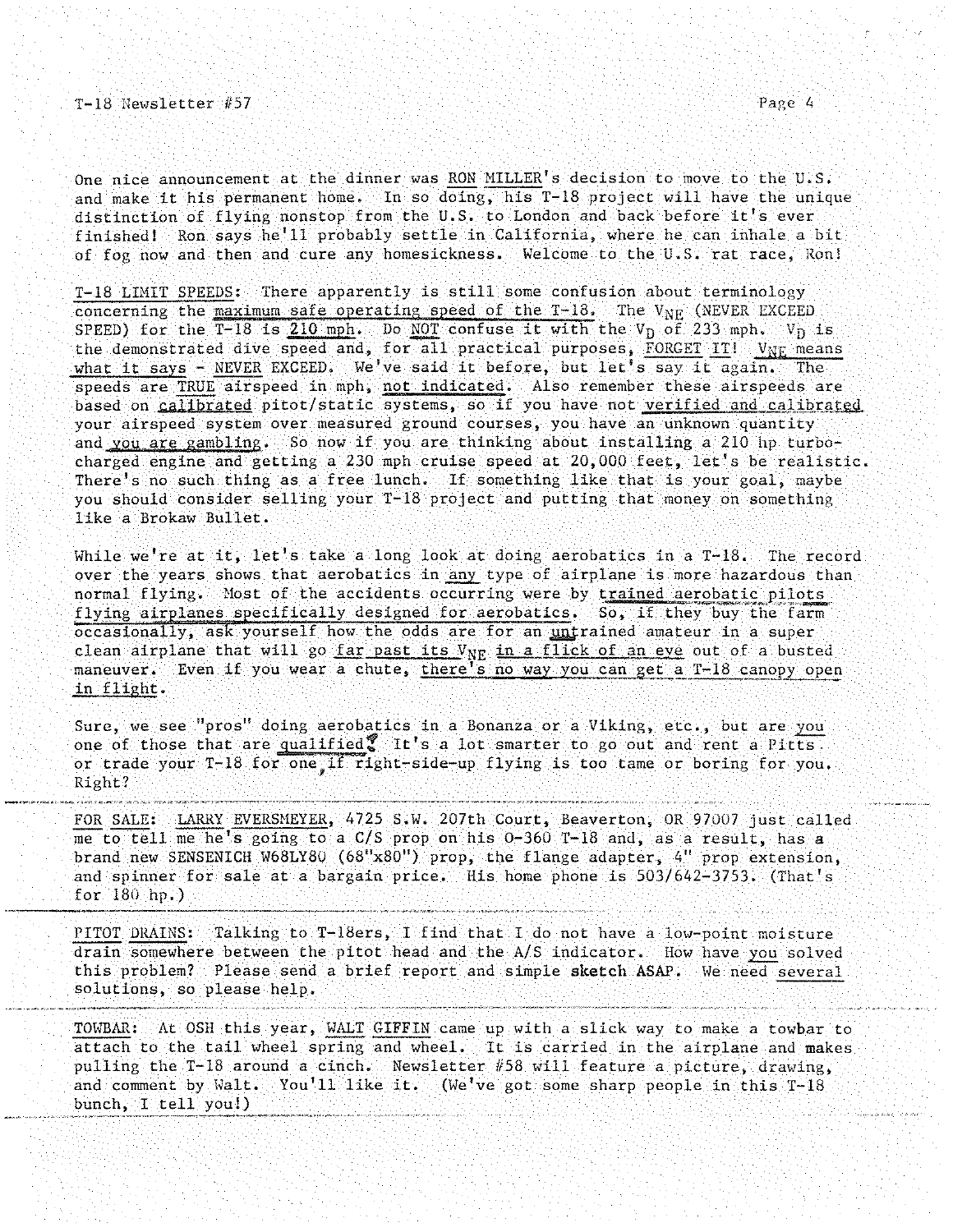This is the end of our OSH '83 report. The following pages are pictures of our '83 dinner and a listing of names at the various tables. Since this newsletter is oriented toward the social side, our next newsletter  $(158)$  will be full of some very excellent tech articles that I promise you'll find of interest to all of you. It will be mailed no later than November 15.

## FOR SALE ITEMS

0. Box 2472 , Capistrano, CA, 92624, phone 714/661-8170<br>/s, so has a Sensenich 66 x 76 wood prop, with spinner sale for \$300 (This is for the  $0-320$  engine) has gone  $c/s$ , so has a Sensenich 66 x 76 wood prop, with spinner

- MAC BOOTH, Box 580, Daleville, AL, 36322 needs a "straight back" engine mount for an IO-360 Lyc (not the dyna-foral type). He also has a few T-18 parts left over at 1/3 off the list price. No phone was listed, but you can get it easily by calling the 555-1212 long distance info no.
- $TED WETSS_1$  7288 Bridle Vale Blvd. NW, Bremerton, WA, 98310 (206/692-1565) Has his T-18 project for sale for \$7500 (but would negotiate, he says) Engine is a Lyc. 0-320-D2a, with prop and spinner. Fuselage is complete and on the gear, wing, tail, and all tail surfaces are complete and flush riveted. Many extras including wheel pants, canopy, and more. He says his work and current house projects allow no time for T-18 completion in foreseeable future. Too bad, Ted, as it sounds like you were in sight og the magic moment. This ought to be a good opportunity for some of you boys in that part he would consider selling the engine  $separated$ , (no info on engine time, etc. or engine mount).
- RON JOHNSON, 8760 Spearhead Way, Reno, NV, 89506 (702/ 972-7216) has the I think Ron changed over to a folding wing in midstream. following items for sale or trade. Says he would trade for most anything he could use on his project. Items are as follows: (1) Marvel-Sc hebler MA4SPA carb. (1) Rattray cowling (2) standard outer wing panels. Excellent work, with ribs undrilled. (1) flap completed and material to finish the second one (Ken Knowles parts).
- 3206 Martin Blvd., Wichita Fallas, TX, 76308 (817/766-2523) has not one, but TWO T-18 projects for sale. Dave has about burned himself out on flying since he retired from the Air Force about 6 years ago. He has put in about 100 hrs. a month spraying, instruction, and charter flying and sees no end to it and no spare time. He has one fuselage complete, with canopy, controls, tail group, instrument panel, and tank in, up on the long gear, with a 160 Lyc. partially plumbed and wired. The wing (std) was bought from John Kleber, when John built a folding wing. Wing has  $100$  hrs, on it a painted white a is complete with tips, lights, flaps, ailerons, Airframe price is \$8000. He will sell the new engine & Cassidy prop separately. The other airframe (also std.) is partially riveted. It was his personal project when he bought the other airframe components. He also has cowlings, wheel pants, and a variety of other parts. Workmanship is excellent on all. Price is his cost in '80 dollars.
- JACK WEIGLER, 827 Greenhaven, Richardson, TX, 75080 (214/238-0934) has a  $partial_1$  riveted fuselage (a round back, easily changed to a std.) up on gear, with canopy. \$1800.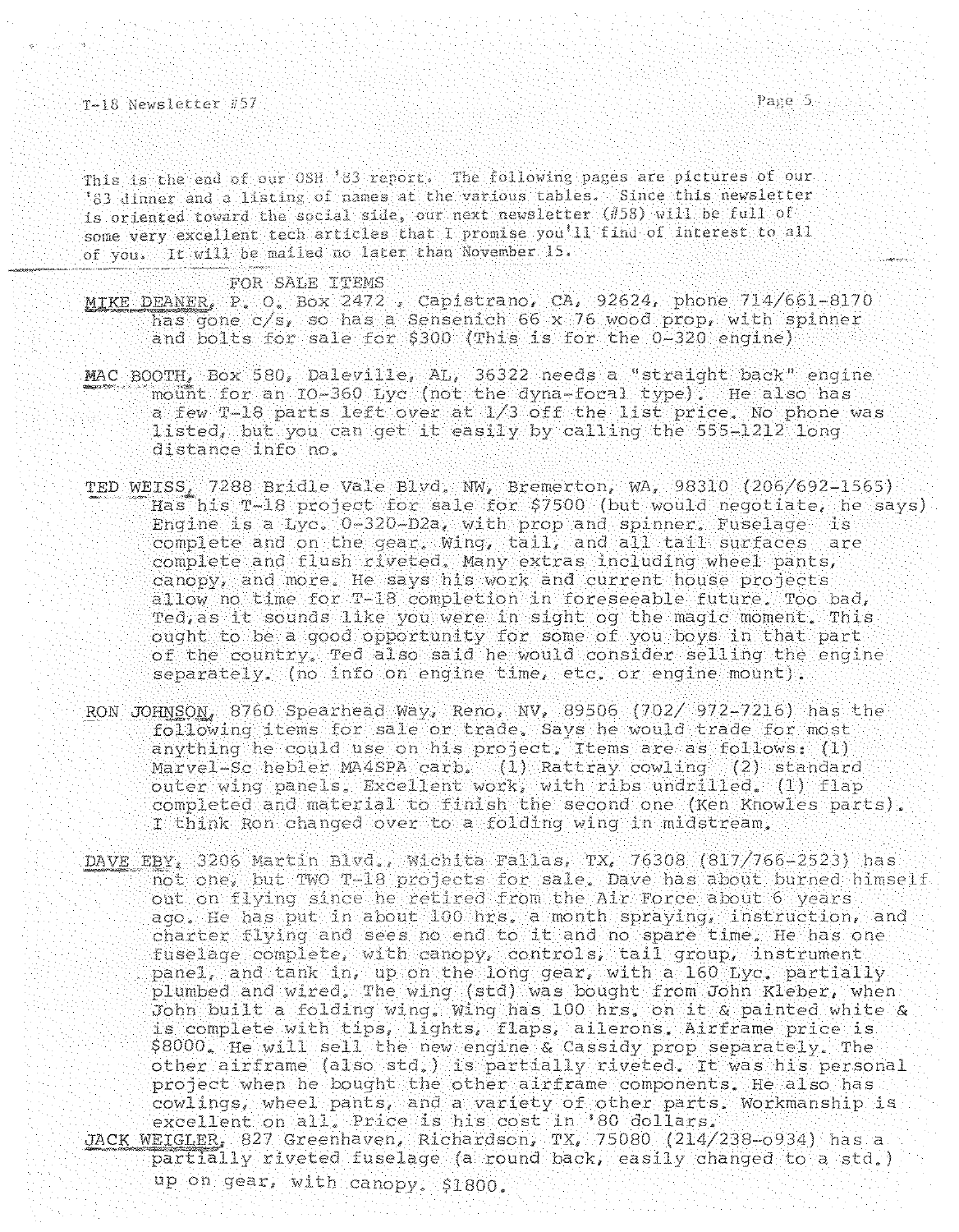|                   | T-18 NEWSLETTER #57                                              |        |
|-------------------|------------------------------------------------------------------|--------|
|                   |                                                                  | ANNUAL |
| TABLE #1 (L to R) |                                                                  |        |
|                   | Ken Knowles                                                      |        |
|                   | Geri Knowles                                                     |        |
|                   | Lois Taylor                                                      |        |
|                   | Judy Skillman                                                    |        |
|                   | Shawn Skillman                                                   |        |
|                   | Lee Skillman                                                     |        |
|                   | Terry Hagle                                                      |        |
|                   | Hal Aavang                                                       |        |
|                   | Lee Walton                                                       |        |
|                   | John Walton                                                      |        |
|                   |                                                                  |        |
|                   | Table # 2 (L to R)<br>Paul Krogh                                 |        |
|                   | .<br>Mike Deaner                                                 |        |
|                   |                                                                  |        |
|                   | Peter Beck<br>Mazie Lipscomb                                     |        |
|                   | Karl Lipscomb                                                    |        |
|                   | Sue Beamer                                                       |        |
|                   | Hank Beamer                                                      |        |
|                   | Bob Pernic                                                       |        |
|                   |                                                                  |        |
|                   | Table #3 (L to R)                                                |        |
|                   |                                                                  |        |
|                   |                                                                  |        |
|                   | Jim Ruckman, Sr.<br>Jim Ruckman, Jr.<br>Ron Chapwick<br>Bob Dial |        |
|                   |                                                                  |        |
|                   | B. C. Roemer                                                     |        |
|                   | Steve Giffin<br>Walt Giffin                                      |        |
|                   | Bev Giffin                                                       |        |
|                   | Larry Whetzel                                                    |        |
|                   | Shirley Whetzel                                                  |        |
|                   |                                                                  |        |
|                   | Table $#4$ (L to R)                                              |        |
|                   | Ron Johnson                                                      |        |
|                   | Mike Rothermel                                                   |        |
|                   | <b>Bob</b> Hovey                                                 |        |
|                   | Fern Hovey                                                       |        |
|                   | Marie Brock                                                      |        |
|                   | Gray Harmon<br>Bob Tannehill                                     |        |
|                   | Gene Sloan                                                       |        |
|                   | Thelma Sloan                                                     |        |
|                   | Harry Paine                                                      |        |
|                   |                                                                  |        |
|                   | Table #5 (I1 to R)                                               |        |
|                   | Don Hackney                                                      |        |
|                   | Ione Shallbetter                                                 |        |
|                   | Howard Warren                                                    |        |
|                   | Fred Gindl                                                       |        |
|                   | Ralph Powell                                                     |        |
|                   | Malcolm Mobley, Jr.                                              |        |
|                   | Howard Nixon                                                     |        |
|                   | Rose Nixon                                                       |        |
|                   | Helen Hudgins                                                    |        |
|                   | Bob Hudgins                                                      |        |

 $T-18$ **DINNER** Table #6 (L to R) Ted Horlick Jim Renneker Wallace Hunt Vincent George Loren Huston Alfred Cousineau Janice Derby Bob Derby Bob Furrer Table #7 (L to R) Jim Jarchow Harold Kelsey Paul Kelsey Harlo McKinty Dick Wallace Wray Cloyd Table #8 (L to R) Orville Green Luci Neunteufel **Bob** Jaeger Nick Seraphinoff Barney Boukamp Linde Fleming Ray Fleming Lyle Fleming Pauline Fleming Mark Green Table #9 (L to R) Ron Miller (UK) Zarin Ed Burke Jody Burke Andrew Dudash Dan Dudash Holly Robinson Dorothy LaBreche Rex LaBreche  $Table$ #10 (L to R) Russell Ross Terri Ross Glenn Lawler Ingrid Lawler John Starr Amy Starr Bill Cox Bonnie Cox Rik Keller Table #11 (L to R) Paul Shifflett Helen Shifflett Linda Shifflett Mary Warner Don Warner

OSH '83

page 6

Table  $#11$  (cont'd) Roger Dengler Helen Dengler J. Brayshaw

- Table # 12. Paul Rendel Gary Cotner Gary Green Jerry Kinman Peter Leffe Emily Bloom Leroy Holt Mary Holt Bob Slagle Helen Slagle
- Table #13 Jim Cozad Roz Cozad John Kenton Cecil Hendricks Fanny Hendricks Jim Evans Ford Hendricks Jack O'Keefe Juanita O'Keefe
- Table #14 Bob Sanderson Jeff Sanderson Ed McLaughlin Ken Rhoads Greg Rhoads Chuck Meyer Mike Goold
- Table #15 Joe Forbes Paul E. Levesque Donald Kames Bob Vanderbos

NOTE: When ordering pictures, specify the table # and print your name & address & zip. Prints are B & W enlargements.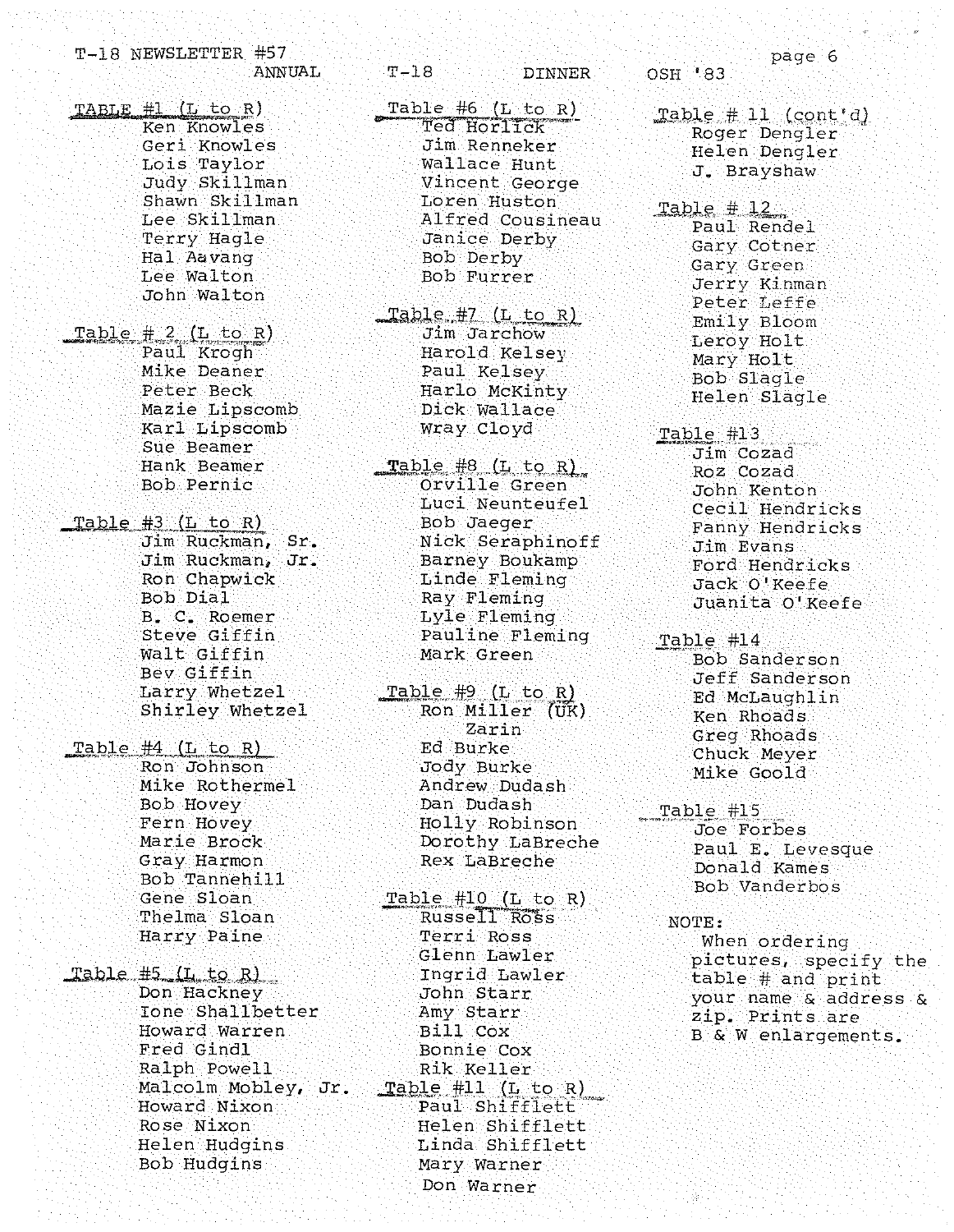

LEE SKILLMAN M.C.



FIRST OSH TRIP WITH T-18



OUTSTANDING ACHIEVEMENT AWARD<br>TO DON TAYLOR



![](_page_6_Picture_7.jpeg)

FIRST OSH TRIP WITH T-18

![](_page_6_Picture_9.jpeg)

FIRST OSH TRIP WITH T-18

![](_page_6_Picture_11.jpeg)

ED BURKE PRESENTS THE '83<br>TAILHOOK AWARD TO DON TAYLOR'S<br>WIFE, LOIS,

![](_page_6_Picture_13.jpeg)

BEST FOLDING WING T-18

![](_page_6_Picture_15.jpeg)

1st OSH TRIP FOR T-18